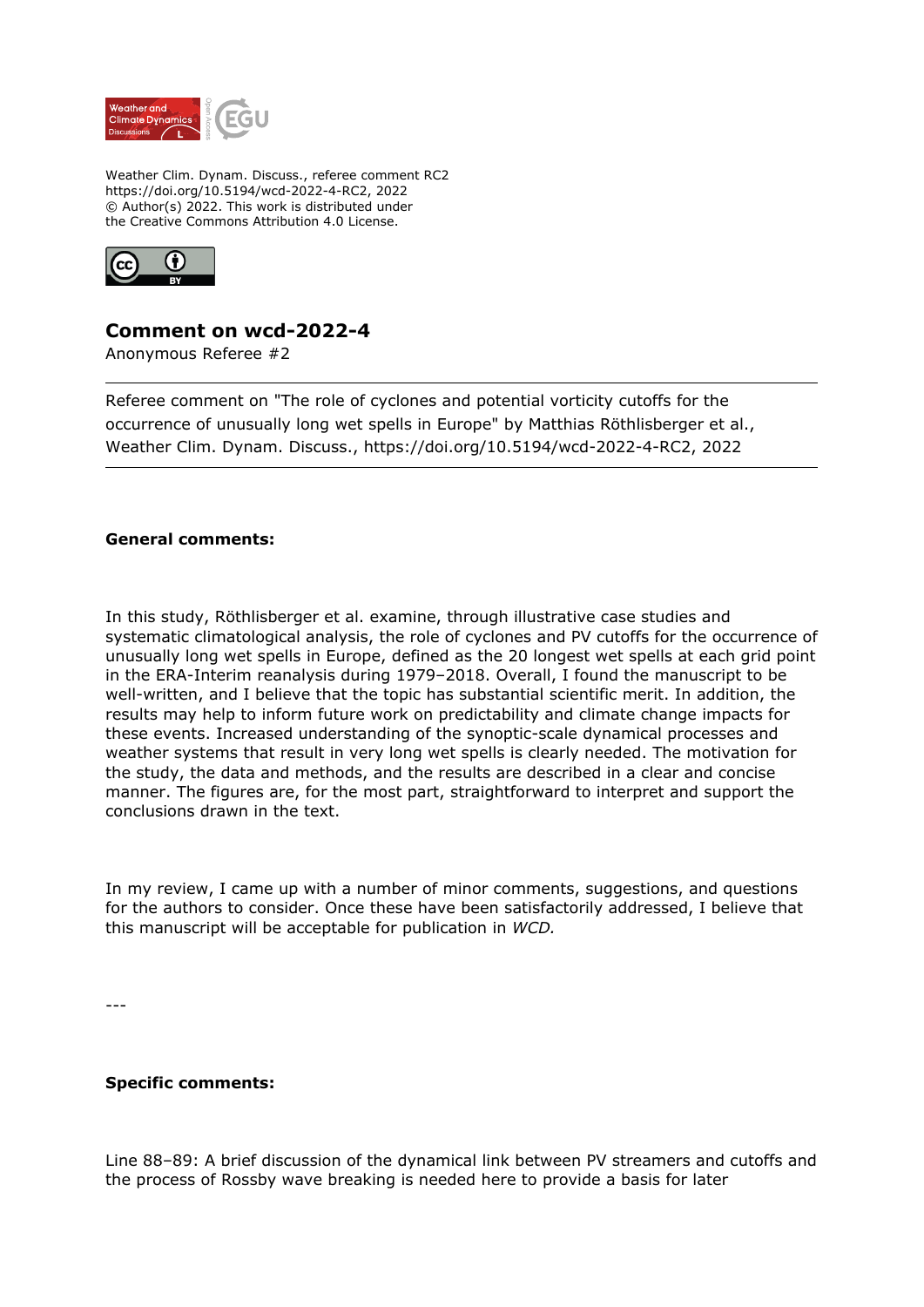discussions of wave breaking and the formation of PV streamers and cutoffs throughout section 3. Accordingly, a basic definition of Rossby wave breaking in the text would also be helpful.

Line 146: "(large-scale and convective)" It would be better to explicitly state that the precipitation amounts analyzed in this study are the sum of the large-scale and convective precipitation in the ERA-Interim data.

Line 147: Is there a particular reason why you limited the analysis to the 20 longest wet spells? Would not the statistics be more robust if you were to include, e.g., the 50 longest wet spells instead?

Line 175: How was this radius determined to be suitable for this analysis? How sensitive are the results to this radius? I suspect there are situations in which cyclones or cut-offs play an important dynamical role in a wet spell at a given location but are located farther than 400-km from the location. Of course in this type of analysis you need to choose discrete thresholds to define events/ features and to examine relationships between them. I am not arguing that you should change this radius, but I do think some discussion regarding why it was chosen would be helpful here.

Line 194–201: I find this explanation a bit confusing. It is not clear to me how climatological values for the number of distinct cyclones per spell are computed in this manner if all days of the year in any year corresponding to the  $S20(x,y)$  are grouped. Perhaps I am misunderstanding the explanation of the methodology. It might be better to use the mean from the 1000-sample Monte Carlo distribution at each grid point as the "climatological value" as the Monte Carlo approach that you apply retains information about the consecutive days comprising each individual spell in the S20 sample.

Line 216: How much variability is there in the duration of the S20 cases at each location? Are there some locations where the duration is highly variable between the S20 cases?

Line 217: A map of the terrain elevation over the domain in Fig. 1 could aid the reader in interpreting the results.

Line 235: Are the climatological percentiles computed for all wet days in all months of the year, or do they vary seasonally based on when the wet spell occurred?

Line 258: An explanation is needed here regarding why these four particular cases and locations were selected.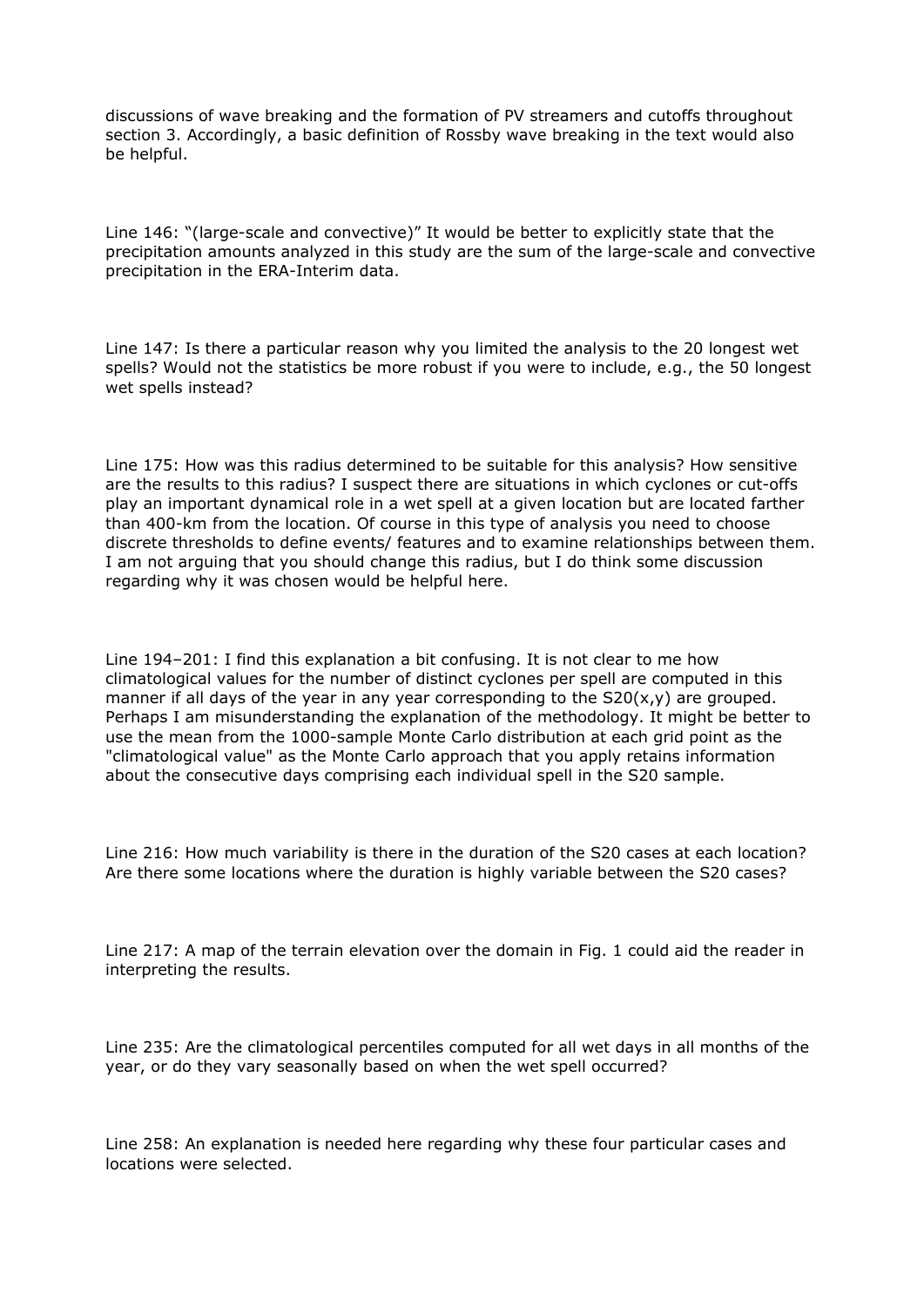Line 260: I really appreciate the concise yet information-dense synoptic analysis and discussion for the four selected wet spells. A main criticism I have for this study is that the synoptic analysis does not include quantitative diagnostics of processes and ingredients by which the cutoffs and cyclones support the persistent precipitation. While these processes are at times inferred or surmised in the text, no diagnostics for moisture transport, forcing for ascent, convective instability are provided. Inclusion of additional fields and diagnostics for each case would, of course, result in an increase in the number of figures and in the complexity of the manuscript, so perhaps it is outside the scope of this study. Could additional analyses and diagnostics be provided as online supplemental materials instead?

Line 260: Perhaps this is outside the scope of your study, but I wonder if it is possible to include analysis and/or discussion of the large-scale/planetary-scale conditions that contributed to the occurrence of the four selected wet spells. Were persistent weather regimes in place over the Atlantic/Europe region that favored the synoptic-scale dynamical processes operating in each archetypal synoptic story line?

Line 280: It could be useful to include more fields in the composite analyses for the four locations. Possible additional fields include sea level pressure anomalies, PV anomalies, and frequency anomalies of cyclones and cutoffs. Such additional fields could provide a more detailed, complete picture of the synoptic-scale conditions conducive to the S20 cases at each location.

Line 288: The information density in Figs. 3-6 is high. Overall, I think this is fine; I am able to read and interpret the figures fairly well. I do, however, recommend drawing the geographical boundaries and the SLP in different colors. This could help the reader distinguish the SLP field, especially when contours for several fields are superimposed.

Line 297: You clearly and convincingly describe how recurrence and/or persistence of weather systems is key to the long durations of the four wet spells analyzed. I propose that Hovmoller diagrams of, say, upper-level PV anomalies or upper-level meridional wind anomalies overlaid by the cyclone and cutoff masks averaged in some latitude band would help to more clearly illustrate the recurrence and persistence during the spells. These diagrams would nicely complement the plan-view analyses in Figs. 3–6.

Line 343: Physically this makes sense because PV cut-offs often form in association with Rossby wave breaking that results in meridional elongation of PV streamers equatorward of the midlatitude jet/waveguide. This location is too far north to be frequently impacted by cutoffs.

Line 367: What processes were conducive to recurrent wave breaking/cutoff formation in this case? It seems that the recurrence was associated with temporal clustering of cyclone developments and associated ridge building upstream along the waveguide over the North Atlantic. Was this flow evolution related to an anomalous configuration of the North Atlantic waveguide? It may be worthwhile to briefly speak to the upstream processes that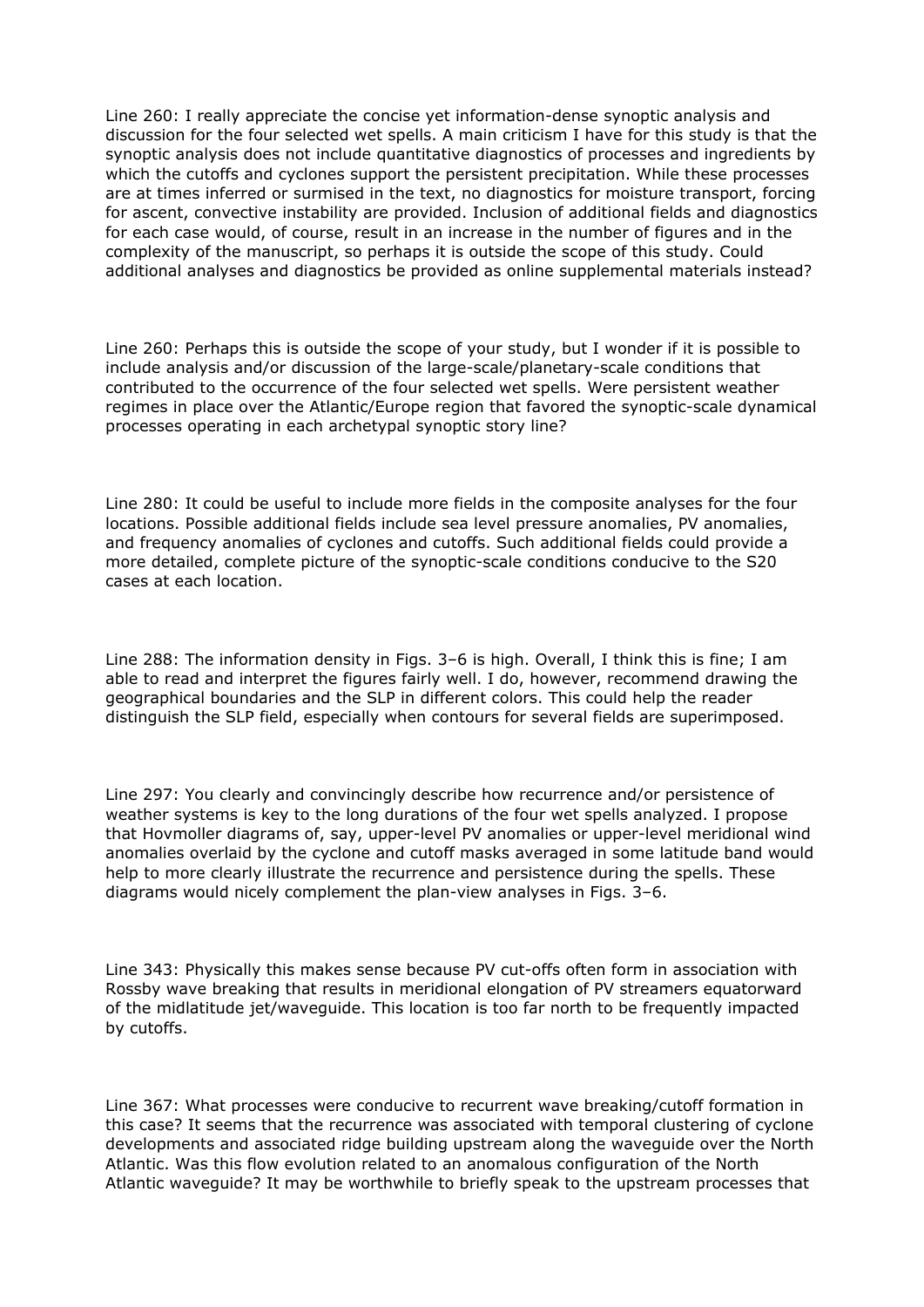result in recurrent wave breaking.

Line 430: I understand the justification for plotting all of the PV cutoff and cyclone tracks in this figure. However, I find it very difficult to make sense of the messy bundles of tracks in the maps, with the exception being Fig. 7b in which the tracks are mostly zonal. Is there a way to more clearly illustrate the track information? Alternatively, could the tracks be removed from these figures without compromising the discussion?

Line 461: Can you briefly explain why the Pcyclone quantity is anomalously low nearly everywhere on the map?

---

## **Technical corrections:**

Line 9: Define "PV" acronym here?

Line 67: "For unusually long-lasting wet spells, it is much less clear how and in association with which weather systems they form." This sentence is a bit clunky. Here is a possible alternative: "The mechanisms and weather systems contributing to the occurrence of unusually long-lasting wet spells are less clear."

Line 67–68: Change "Only few" to "few"

Line 109: Remove "responsible"

Line 163: Insert "the method of" before "Portmann"

Line 223: Insert "daily" before "precipitation rate"

Line 379: Start a new sentence with "The fifth"